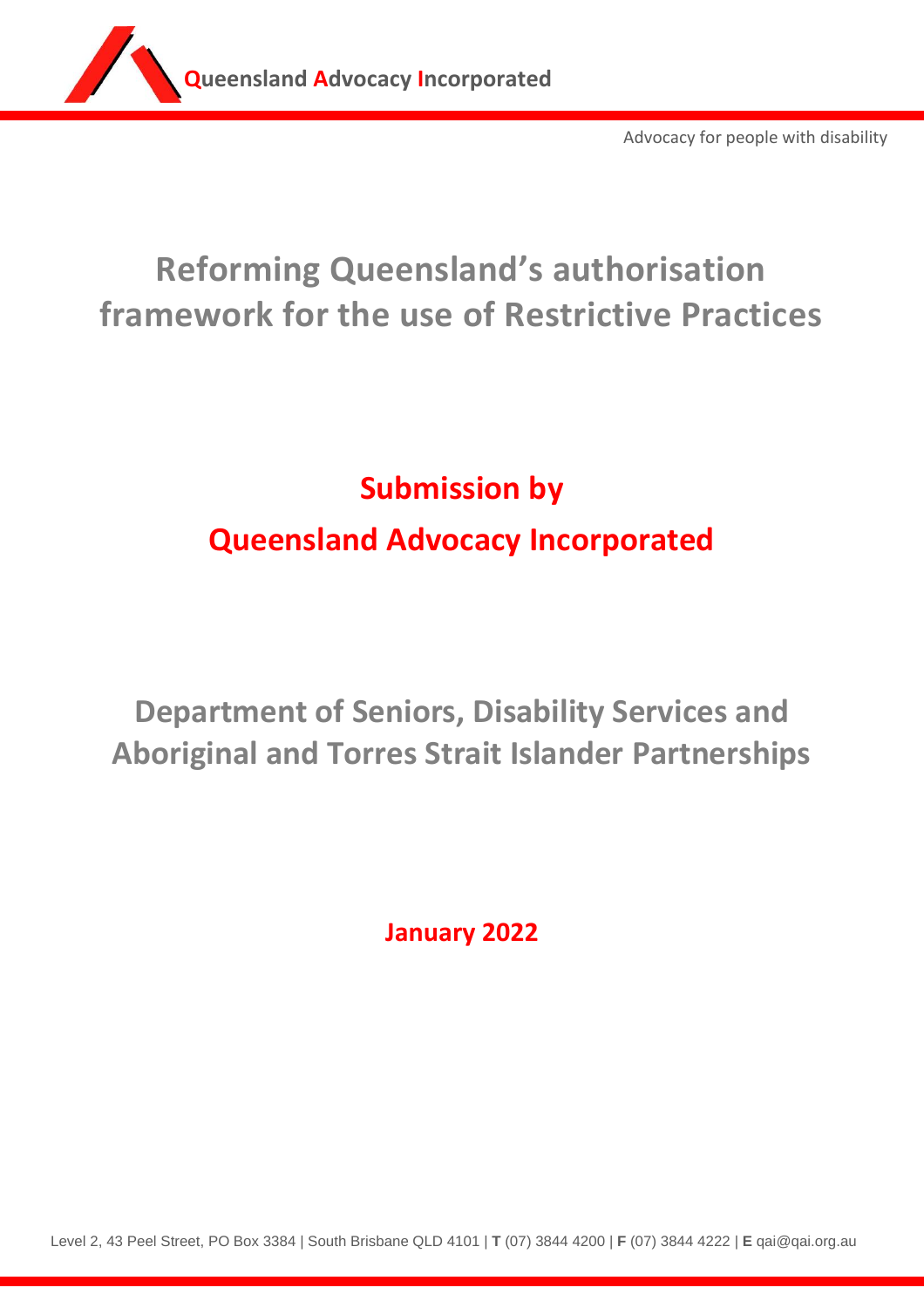### **About Queensland Advocacy Incorporated**

Queensland Advocacy Incorporated (**QAI**) is an independent, community-based advocacy organisation and community legal service that provides individual and systems advocacy for people with disability. Our mission is to advocate for the protection and advancement of the fundamental needs, rights and lives of people with disability in Queensland. QAI's Management Committee is comprised of a majority of persons with disability, whose wisdom and lived experience is our foundation and guide.

QAI has been engaged in systems advocacy for over thirty years, advocating for change through campaigns directed at attitudinal, law and policy reform. QAI has also supported the development of a range of advocacy initiatives in this state. For over a decade, QAI has provided highly in-demand individual advocacy services. These services are currently provided through our three advocacy practices: the Human Rights Advocacy Practice (which provides legal advocacy in the areas of guardianship and administration, disability discrimination and human rights law, non-legal advocacy support with the Disability Royal Commission, the justice interface and education, and social work services); the Mental Health Advocacy Practice (which supports people receiving involuntary treatment for mental illness); and the NDIS Advocacy Practice (which provides support for people challenging decisions of the National Disability Insurance Agency and decision support to access the NDIS). Our individual advocacy experience informs our understanding and prioritisation of systemic advocacy issues. 

### **QAI's recommendations**

- 1. Reforming Queensland's authorisation framework needs to be part of a larger piece of work designed to reduce and eliminate the use of restrictive practices on people with disability.
- 2. Expand the scope of Queensland's restrictive practices authorisation framework to include all NDIS participants, including children with disability and persons with disabilities other than intellectual or cognitive disability.
- 3. Restrictive practices used on *all* people with disability in *every* setting in which they occur, including schools, aged care facilities and detention settings, must be regulated and monitored.
- 4. Align Queensland's restrictive practice definitions with those in the NDIS Rules. Ensure that locking gates, doors, and windows to prevent physical harm being caused to an adult with a skills deficit is considered a restrictive practice for the purposes of the legislation.
- 5. Consider additional procedural safeguards for containment as a type of 'environmental restraint', owing to the gravity of this type of restrictive practice. For example, approval from a higher-level authorisation officer could be required, together with increased oversight of its use.
- 6. Strengthen the definition of environmental restraint in both the NDIS rules and in Queensland's authorisation framework, with greater detail and more nuance to clearly demonstrate the differing levels of restrictive practices encompassed by this overarching definition.
- 7. Expressly prohibit certain forms of restrictive practices in Queensland's legislation, including the use of seclusion and containment for children under 18, the use of physical restraints such as prone and supine restraint and the use of psychosocial restraints that exert emotional and psychological control over people with disability.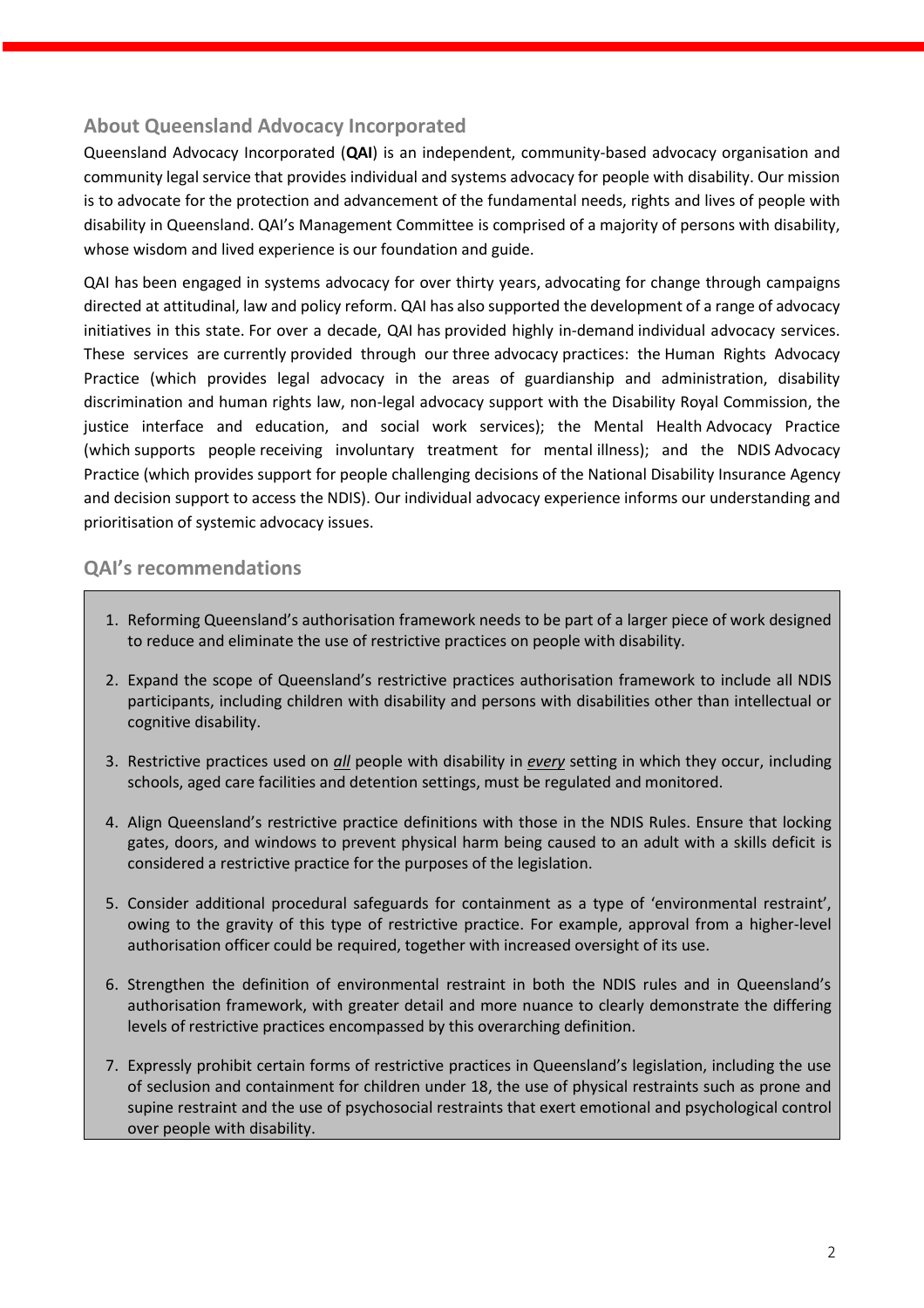- 8. Introduce an administrative model of authorisation, whereby a Senior Practitioner undertakes functions such as providing authorisation for restrictive practices, providing advice, developing guidelines and building the capacity of the sector.
- 9. QAI does *not* support the proposal for Authorised Program Officers or panels located within service providers and/or appointed by service providers to authorise the use of *any* restrictive practices.
- 10.QAI does *not* support removing the ability of the Department of Disability Services to develop positive behaviour support plans for the use of containment and/or seclusion. The Queensland government must remain a provider of last resort indefinitely, owing to its non-derogable responsibility to protect its most vulnerable citizens from harm.
- 11.All decisions should be reviewable by QCAT, with all persons with disability provided access to an independent disability advocate or legal representative depending upon the practice used.
- 12.The team working alongside the Senior Practitioner should include people with lived experience of disability and restrictive practices.
- 13.Facilitate greater active participation of people with disability in the authorisation process. This will require the injection of additional resources to ensure measures are not tokenistic.
- 14.Ensure access to independent disability advocacy to help ensure the will, preferences, and rights of people with disability remain central to decision-making regarding the use of restrictive practices

#### **Introduction**

QAI welcomes the opportunity to provide feedback on reforming Queensland's authorisation framework for the use of restrictive practices. QAI considers the use of restrictive practices to infringe the fundamental human rights of people with disability. Restrictive practices are used as a form of behaviour control, applied to individuals considered to be exhibiting 'behaviours of concern'. There are numerous issues with this, not least the assumption that the problem lies with the individual rather than the systems that control them, and that the solution lies with a restriction of personal freedoms as opposed to structural change.

QAI agrees that Queensland's current authorisation framework falls short of the principles for nationally consistent restrictive practices authorisation arrangements. We agree that the framework must apply to *all*  people with disability, address potential conflicts of interest, provide for administrative review of all decisions and be simple and easy to navigate. Accordingly, QAI supports many of the proposed ideas for reform discussed in the consultation paper and the increasing recognition of the need to ensure adequate human rights protection to people subjected to the use of restrictive practices.

However, QAI has strong reservations regarding the proposed role of Authorised Program Officers and their proposed relationship with disability service providers. The market-based nature of the National Disability Insurance Scheme ('NDIS') means that service providers are free to make decisions to suit their own interests, even when this is not in alignment with the interests of participants. Allowing service providers to choose and 'appoint Authorised Program Officers' to obtain approval for the use restrictive practices on their clients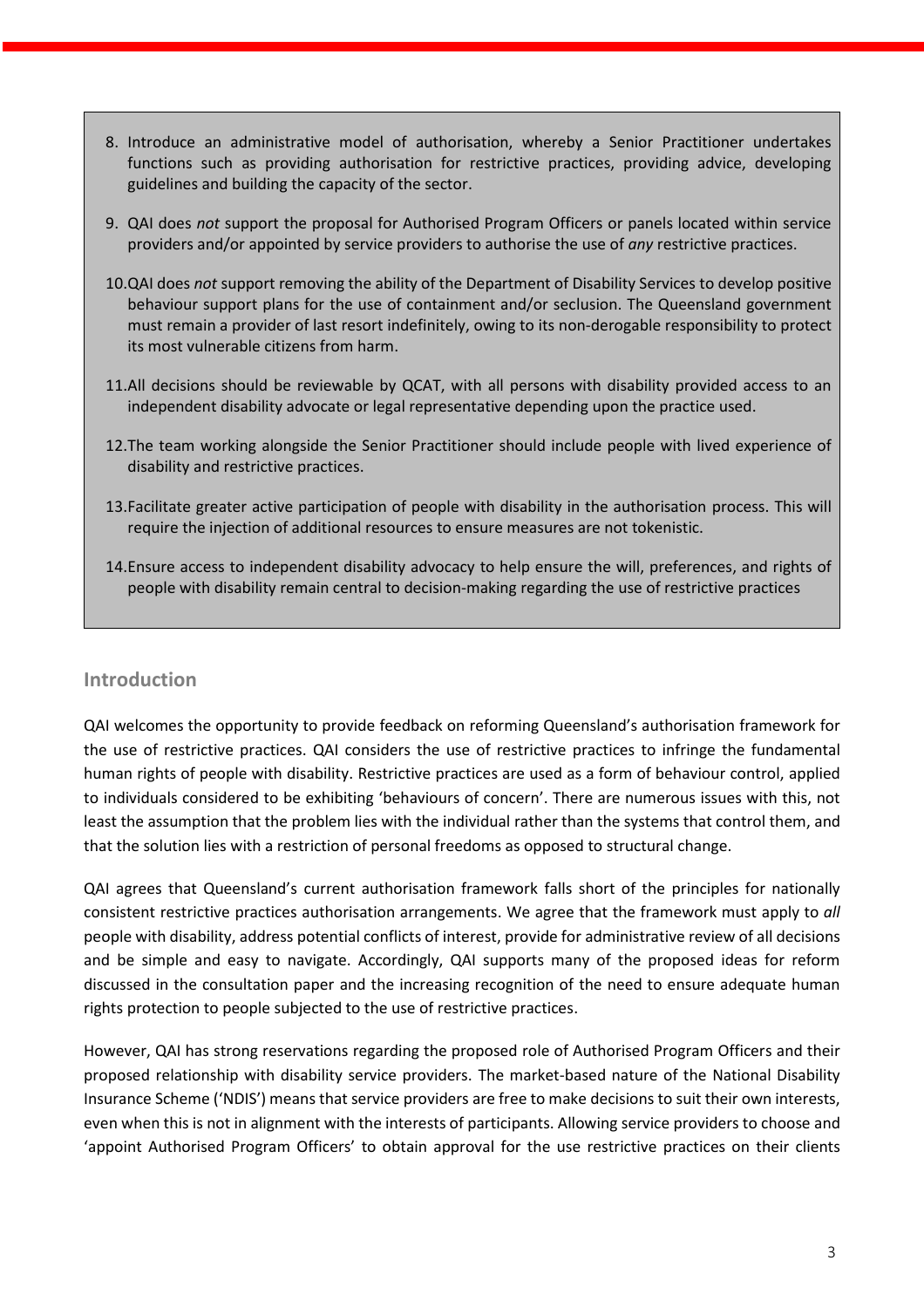essentially enables service providers to sanction the use of restrictive practices through mutually beneficial business arrangements. This creates the very conflict of interest that states and territories are urged to avoid.

Despite policies typically declaring an intention to reduce or eliminate the use of restrictive practices, this is rarely achieved in practice. The current review of Queensland's authorisation framework is therefore a timely opportunity to ensure both procedural *and* substantive safeguards exist to enable this vital policy objective to be realised. Whilst improving the authorisation process is an essential first step, it alone will not be sufficient and must be considered as part of a larger piece of work that is required to overhaul the use of restrictive practices on people with disability in *every* setting in which they occur, including schools, aged care facilities and detention settings. Whichever authorisation model is ultimately chosen, inadequate funding for positive behaviour support plans and insufficient oversight by the NDIS Quality and Safeguards Commission continue to constitute significant barriers for Queenslanders with disability seeking to uphold their newly legislated human rights.<sup>1</sup> These issues must also receive urgent policy attention and become the subject of meaningful consultation with the disability community.

QAI's submission will address each of the proposed ideas for a new authorisation framework in turn.

## **1. Expanding the scope of Queensland's restrictive practice authorisation process to include all NDIS participants**

QAI supports expanding the scope of Queensland's restrictive practices authorisation framework to include all NDIS participants, including children with disability and persons with disabilities other than intellectual or cognitive disability. QAI considers the current piecemeal coverage of the *Disability Services Act 2006* (Qld) ('DSA') to be inherently problematic, with the result that some people with disability have their freedoms limited yet cannot equitably access critical human rights protections provided by legislation. For example, research has shown that older adults with psychosocial disability are at a higher risk of being subjected to restrictive practices. The Citizens Committee on Human Rights found that mentally ill elderly South Australians had been physical restrained or held in isolation more than patients of any other age group.<sup>2</sup>

Greater alignment with other Australian jurisdictions as well as NDIS rules that require service providers to register restrictive practices used on children with disability and adults with disabilities other than intellectual or cognitive disabilities, would be welcome. Expanding the definition to include children and people with disabilities other than intellectual or cognitive disabilities will also help to create attitudinal change by setting an expectation that anyone who is subjected to such restraints in the context of disability service provision is entitled to the same legislative safeguards.

However, QAI considers that the DSA should go further and expand the authorisation process to include *all* people with disability who are subjected to restrictive practices in *every* setting in which they occur. Restrictive practices are used in all corners of society and in any context in which a person with disability is perceived to exhibit a 'behaviour of concern' that purportedly poses a threat to the safety of the person or others. This includes in the home, at school, in mental health facilities, in prisons and in residential facilities. The use of

<sup>1</sup> As per the *Human Rights Act 2019* (Qld)

<sup>2</sup> Citizens Committee on Human Rights: The Mental Health Watchdog, *Restraint Is Criminal* (2020) https://cchr.org.au/restraint-is-criminal.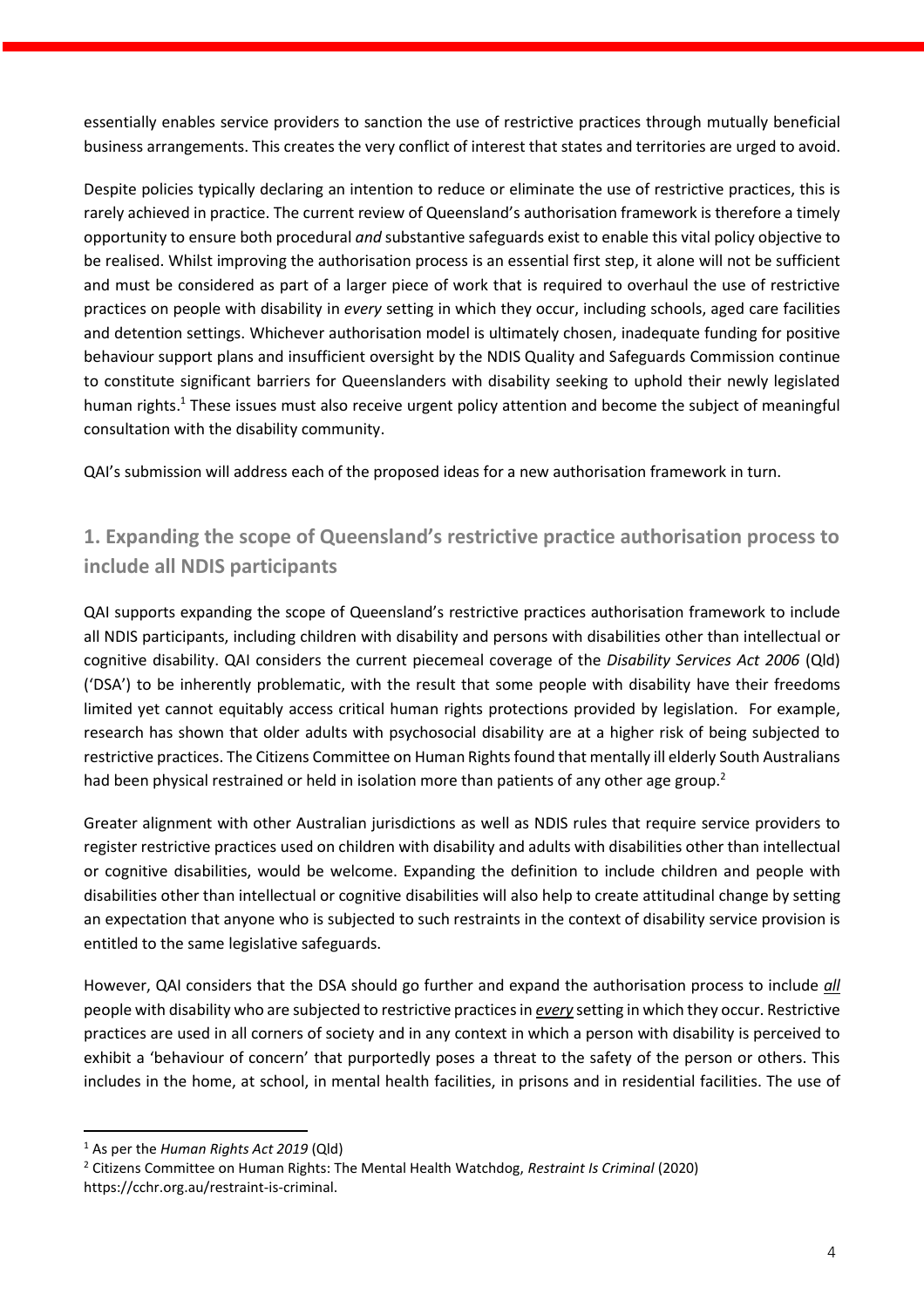restrictive practices on children with disability in educational settings is of particular concern to QAI. Through our Education Advocacy Service, QAI has provided individual advocacy for children within the state education system who have been subjected to restrictive practices such as being locked in cupboards, separated from their peers or physically manhandled. Such practices currently occur at the unfettered discretion of school Principals, without regulation or independent oversight. By the time the Regional Office becomes involved via a complaints process, the student has typically suffered significant harm and been denied access to critical learning opportunities. These practices must therefore carry the same level of independent authorisation that children with disability subjected to restrictive practices in the context of disability service provision, receive.

# **2. Align Queensland's restrictive practice definitions with those in the** *NDIS (Restrictive Practice and Behaviour Support) Rules 2018* **(Cth)**

QAI notes the variation in restrictive practice definitions and the confusion that this disparity creates. QAI considers that an effective conversation about reducing or eliminating restrictive practices can only occur when there is semantic consensus and a nationally consistent approach to defining restrictive practices at the legislative, policy and operational levels. As such, QAI supports aligning Queensland's restrictive practice definitions with those in the NDIS Rules. This would ensure that locking gates, doors, and windows to prevent physical harm being caused to an adult with a skills deficit would be considered a restrictive practice for the purposes of the legislation, an outcome QAI wholeheartedly supports. Whether or not an adult is deemed to have a 'skills deficit', for example because they are considered 'vulnerable to abuse or exploitation by others'<sup>3</sup> is very subjective and highly susceptible to the paternalistic attitudes of well-meaning yet inadequately trained support workers. The locking of gates, doors, and windows constitutes a significant human rights infringement and service providers should therefore seek authorisation for its use in all circumstances. Further, this authorisation should come from a skilled clinician who is trained in human rights discourse, the social model of disability and the myriad factors that influence the use of restrictive practices, such as prejudicial attitudes, a lack of understanding of the person and/or their disability, and organisational and resource constraints.

However, QAI considers that additional procedural safeguards are required for containment as a type of 'environmental restraint', owing to the gravity of this type of restrictive practice and the significant impact it has upon a person's liberty in contrast to other types of environmental restraint, such as restricted access to objects. For example, approval from a higher-level authorisation officer could be required, together with increased oversight of its use. Accordingly, the definition of environmental restraint in both the NDIS rules and in Queensland's authorisation framework could be strengthened with greater detail and more nuance to clearly demonstrate the differing levels of restrictive practices encompassed by this overarching definition. For example, there could be different categories of environmental restraint, such as level 1, 2 or 3; or 'environmental restraint – containment', 'environmental restraint – restricted access to objects' etc could be used alternatively, following consultation with other states and territories and subsequent modification to the NDIS rules.

<sup>3</sup> *Disability Services Act 2006* (Qld), s217(b)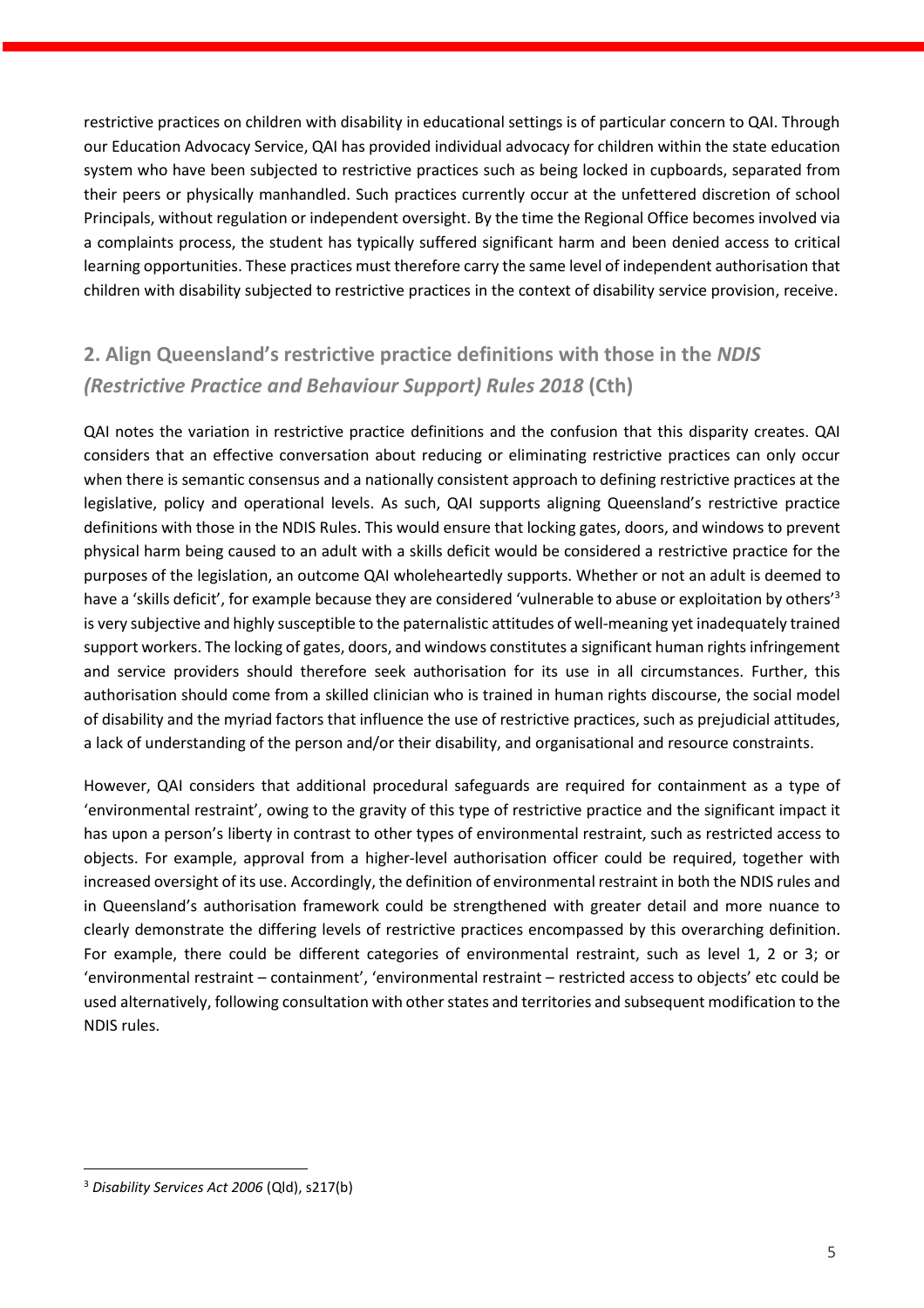## **3. Expressly prohibit certain forms of restrictive practices**

QAI supports expressly prohibiting certain forms of restrictive practices in Queensland's legislation. Restrictive practices constitute some of the most grave human rights violations and our experience tells us that misunderstandings regarding what constitutes a restrictive practice are widespread within the community. Explicitly listing certain practices as prohibited would therefore help to educate the sector and would provide a clear expectation regarding what conduct is completely unacceptable, regardless of the circumstances. This could include a list of restrictive practices which are not appropriate for adults, as well as those that are inappropriate for children. QAI recommends that containment and seclusion be prohibited in all circumstances for children under the age of 18.

QAI supports the recommendation of the Griffith Review which stated:

*"At a minimum this list should include:* 

- *all the forms of physical restraint as prohibited by the Victorian Senior Practitioner: prone restraint, supine restraint, pin downs, take down techniques and any technique that interferes with respiration or digestion, pushed a person's head towards their chest and physical restraints that inflict pain and hyperextension of joints or pressure on joints or chest*
- *the prohibitions contained in the NSW Restrictive Practices Authorisation Policy (v2.0), which includes aversion, over-correction, misuse of medication and denial of key needs."<sup>4</sup>*

QAI also recommends the following practices are listed as prohibited restrictive practices:

- constant and intensive supervision or not ensuring an accessible environment;<sup>5</sup>
- forcing a person to wear clothing specifically designed to impede behaviours of concern;<sup>6</sup>
- employing psychosocial techniques which can impact a person's exercise and choice and selfdetermination; i.e. psychosocial restraint, which is 'the use of inter-personal interactions, which might reasonably be construed by the person to whom they are directed as intimidating or aversive, and/or threats of social or other sanctions which rely upon eliciting fear to moderate a person's behaviour' 7 ;
- explicit restrictions on where a person lives, who they live with, how they spend their time, access to personal monies, their right to access the local community, their right to sexual expression, and their right to privacy.<sup>8</sup>

<sup>8</sup> KARE Policy, *Restraint/Restrictive Practices Policy* (May 2018)

0Policy.pdf

<sup>4</sup> Griffith University (2020) *Final Report: Independent review of Queensland's regulatory framework for positive behaviour support and restrictive practices*;

https://qchub.dsdsatsip.qld.gov.au/app/webroot/js/admin\_js/kcfinder/upload/queenslandcommunities/files/PBSRP\_In dependentReview.pdf; page 8

<sup>5</sup> Active Social Care Limited, *Restrictive Practices* (ND) https://activesocialcare.com/handbook/safeguardingadults/restrictive-practices

<sup>6</sup> Adelaide Night and Day Family Therapy, *Tied Up in Knots: Systemics, Occupational Therapy and Restrictive Practices*  (April 2011)

https://adelaidetherapy.com/tied-up-in-knots-systemics-occupational-therapy-and-restrictive-practices/.

<sup>7</sup> McVilly, K (2009) *Physical Restraint in Disability Services: Current Practices, Contemporary Concerns and Future Directions*. Melbourne, Victoria: The Office of the Senior Practitioner, Department of Human Services.

http://www.fedvol.ie/\_fileupload/Quality%20&%20Standards/Additional%20Policies%202018/KARE/Restraint%20Restr ictive%20Practices%2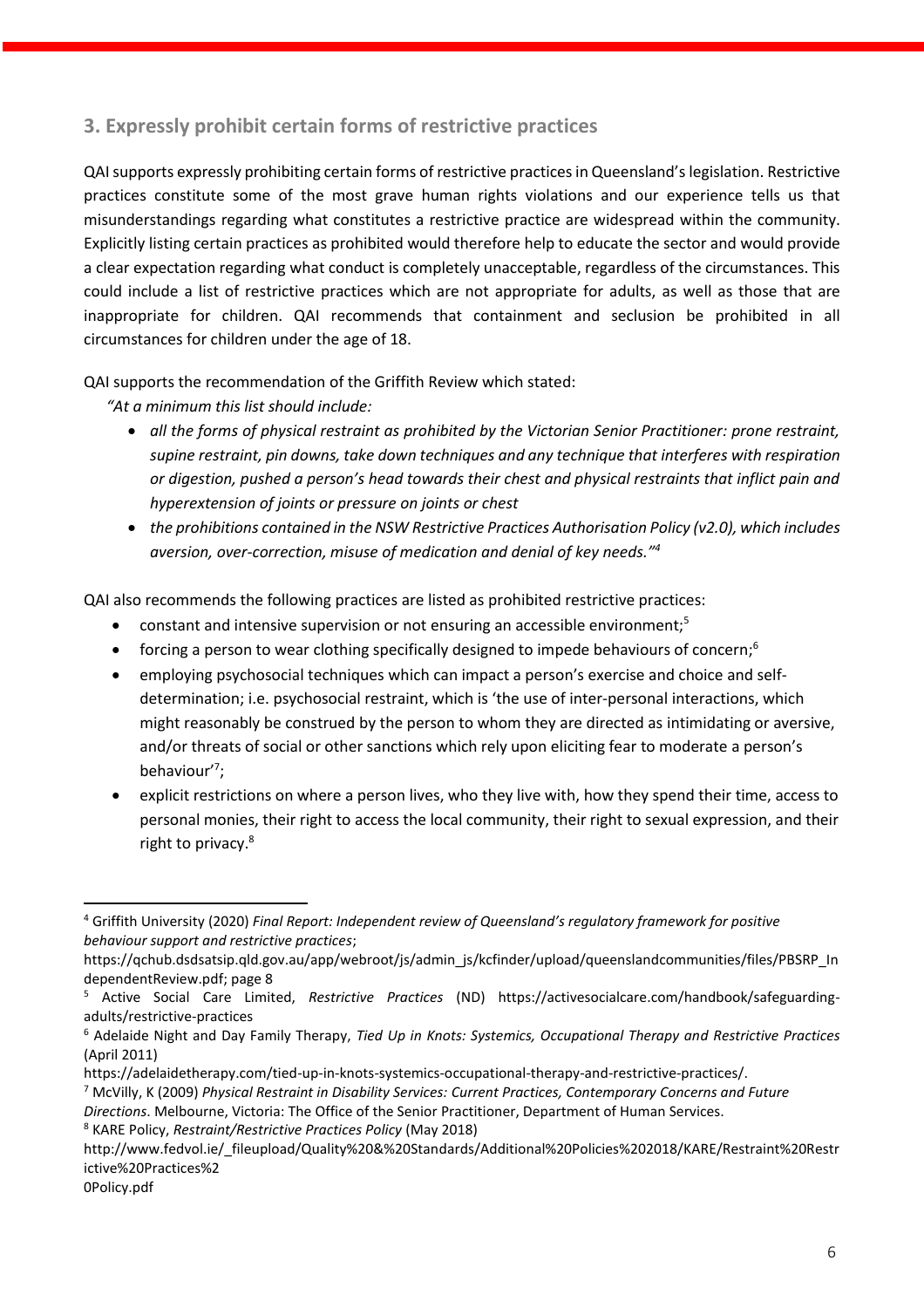These 'softer' methods of exerting control can be equally restrictive and destructive of a person's selfdetermination and must therefore be prohibited.<sup>9</sup> Further, the legislation should include a provision that explains the list is a non-exhaustive list of practices that are not permitted by law.

#### **4. More streamlined authorisation process for restrictive practices**

QAI supports streamlining Queensland's authorisation process for restrictive practices and replacing the convoluted procedures currently in place. QAI agrees that having a single point of accountability for authorisation decisions would be an improvement and would enable quicker access to justice for people with disability whose human rights are limited by their service providers. The system must be easy to understand, so people with disability readily know their rights and providers are not unduly delayed in their reporting obligations. As such, QAI supports the idea of an administrative model of authorisation, whereby a Senior Practitioner undertakes functions such as providing authorisation for restrictive practices, providing advice, developing guidelines and building the capacity of the sector e.g. through training and research. Authorising the use of restrictive practices requires sophisticated clinical judgement and a consistent approach, both of which could be facilitated by this new model.

However, QAI does not support the proposal for Authorised Program Officers or panels located within service providers and/or appointed by service providers to authorise the use of *any* restrictive practices. The responsibility to assess whether a restrictive practice is required and provide authorisation for its use must remain with government officials who are accountable to Parliament. This responsibility should not be contracted out to entities located within and/or affiliated with service providers due to the considerable risk of conflicting interests. If the overriding objective is truly to reduce or eliminate the use of restrictive practices, they must never be authorised by an entity, such as a service provider or person affiliated with a service provider, who potentially stands to gain from their use. It is well documented that restrictive practices are often used due to a myriad of factors, many of which do not necessarily stem from the individual concerned. Sometimes they occur as a result of poor-quality service provision where a service provider has failed to take the time to properly understand the individual, their history, any triggers for particular behaviours and any appropriate strategies. Such efforts take time and money and therefore represent a cost to the service provider who consequently lack a financial incentive to avoid the use of restrictive practices. The very act of then 'appointing an Authorised Program Officer' to authorise the use of restrictive practices risks mutually beneficial business relationships influencing the decision-making of the Authorised Program Officer. Further, the introduction of an 'independent person' to explain, among other things, the proposed use of restrictive practices to the individual, would not be a sufficient safeguard. This is because of the power imbalance between service providers and a participant's informal supports (who are likely to fulfil the role of an 'independent person') due to the market-based scheme where sourcing disability services has become the responsibility of the participant and their families as opposed to the government.

For similar reasons, QAI does not support removing the ability of the Department of Disability Services to develop positive behaviour support plans for the use of containment and/or seclusion. It is one thing to remove the government's statutory monopoly on the preparation of positive behaviour support plans for seclusion and containment, but it is another entirely to withdraw as a provider of last resort. While we

<sup>9</sup> McVilly, K (2019) *Psycho-social restraint: An unacknowledged cruel, inhuman and degrading restrictive practice in disability services: brief report*; International Journal of Positive Behaviour Support, 9, 2, 41-45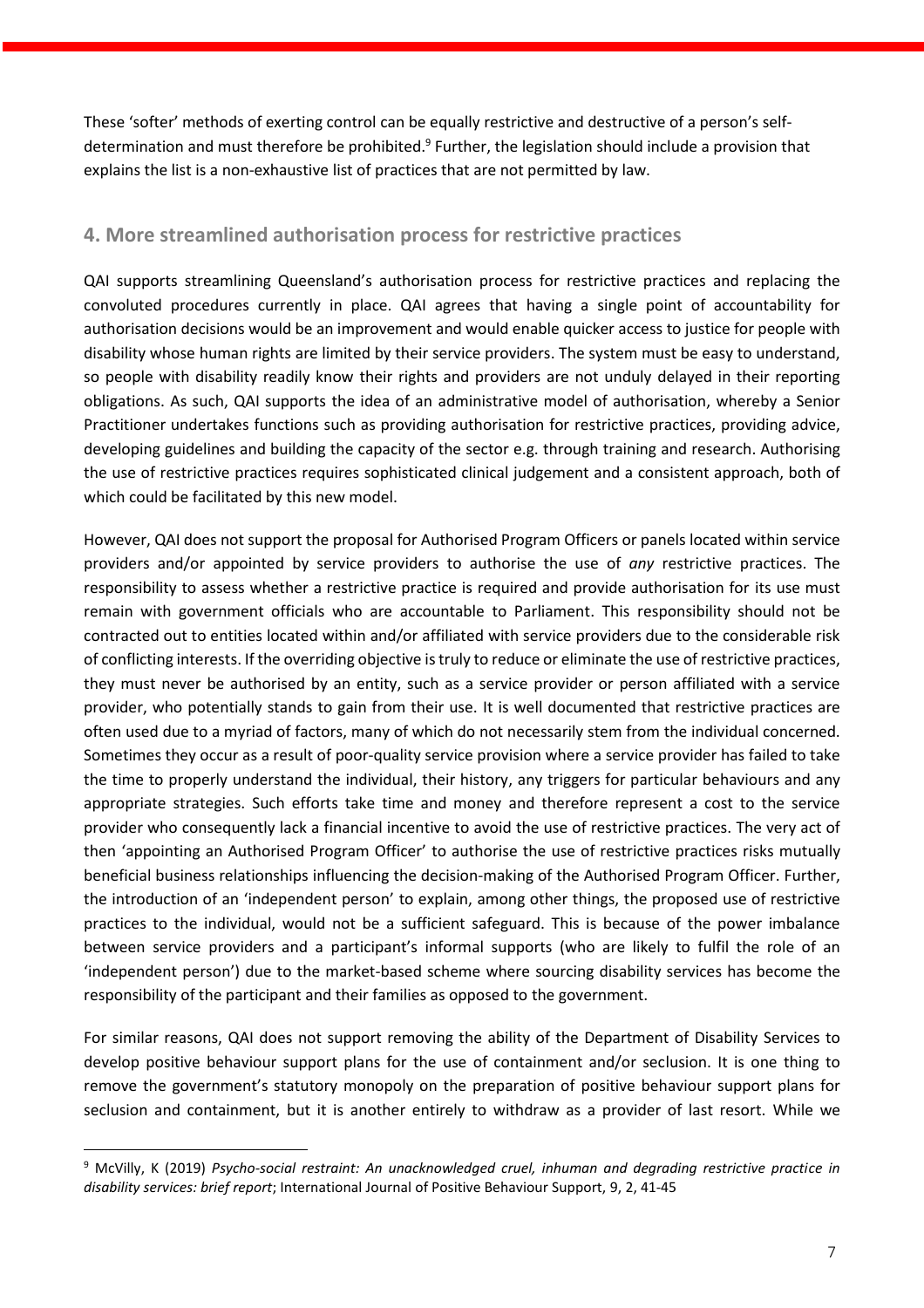acknowledge the rationale to remove this function is to allow for greater 'choice and control' through the utilisation of the NDIS market, QAI considers that the market will never be ready to solely take on this function owing simply to the inherent nature of a market-based scheme. That is, a scheme whereby participants and service providers are free to make decisions in accordance with their own (sometimes competing) interests. Safeguards designed to protect people's human rights should not be compromised for the sake of market development and economic growth.

The grave nature of the limitations imposed by seclusion and containment require a safety net that the free operation of the NDIS market will simply never provide. People with disability subjected to such practices require a level of certainty that they can access positive behaviour support plans from a government provider if and when the market cannot provide one. In QAI's experience, participants with complex needs (who are more likely to be subjected to restrictive practices) often experience difficulties accessing supports as service providers have been known to terminate service agreements when challenges arise. Providers can cease to exist or make decisions based upon revenue and the intensity of resources required to support a particular individual. They can turn clients away, particularly in an under-developed area of the market such as providing positive behaviour support plans. This can leave vulnerable participants with complex needs without positive behaviour support plans that regulate the use of restrictive practices. This will increase if the Queensland government withdraws as a provider of last resort and arguably puts people with disability into a situation that far surpasses the original intentions of the NDIS.

Removing the responsibility of developing positive behaviour support plans from the Department also mistakenly assumes that participants have sufficient funding in their plan to access positive behaviour support plans from NDIS service providers, and have ready access to high quality providers, both of which are unfortunately not a reality. Since the introduction of the NDIS, QAI has observed numerous participants having insufficient funding for positive behaviour support plans and having to initiate lengthy review processes to obtain increased funding. QAI has also found a marked decline in the quality of positive behaviour support plans. There is a lack of experience among practitioners and a lack of innovation in positive behaviour support plans leading to an increasing use of generic plans that are not tailored to the individual's needs. This means that people with disability are having their freedoms limited in the absence of evidence-based guidance that will successfully address the behaviour of concern and reduce or eliminate the need for the restrictive practice. Further, the broader remit of the NDIS Restrictive Practice rules has led to an increased demand for positive behaviour support plans, yet insufficient registered service providers capable of providing them are available, particularly in rural and remote parts of Queensland. Whilst some of these issues can and theoretically should improve, it will not take away the ability of service providers to terminate agreements and cease supporting participants due to their own prevailing interests.

Moreover, recent statistics from the NDIS Quality and Safeguards Commission's Activity Report showed that there were 1,032,064 incidents of unauthorised restrictive practices for the 12-month period between June 2020 and June 2021.<sup>10</sup> This is a staggering figure which, together with the aforementioned issues, highlights a market that has struggled with the transition to the NDIS and which is unprepared for the move towards privatising the preparation of positive behaviour support plans. The current inability of the Quality and Safeguards Commission to respond to participant complaints in a timely manner is also cause for concern. Though it has been suggested the government would delay absolving this responsibility until such time that

<sup>10</sup> NDIS Quality and Safeguards Commission (2021) *Activity Report: 1 July 2020 to 30 June 2021*;

https://www.ndiscommission.gov.au/sites/default/files/documents/2021-09/210907-activity-report-fy20-21.pdf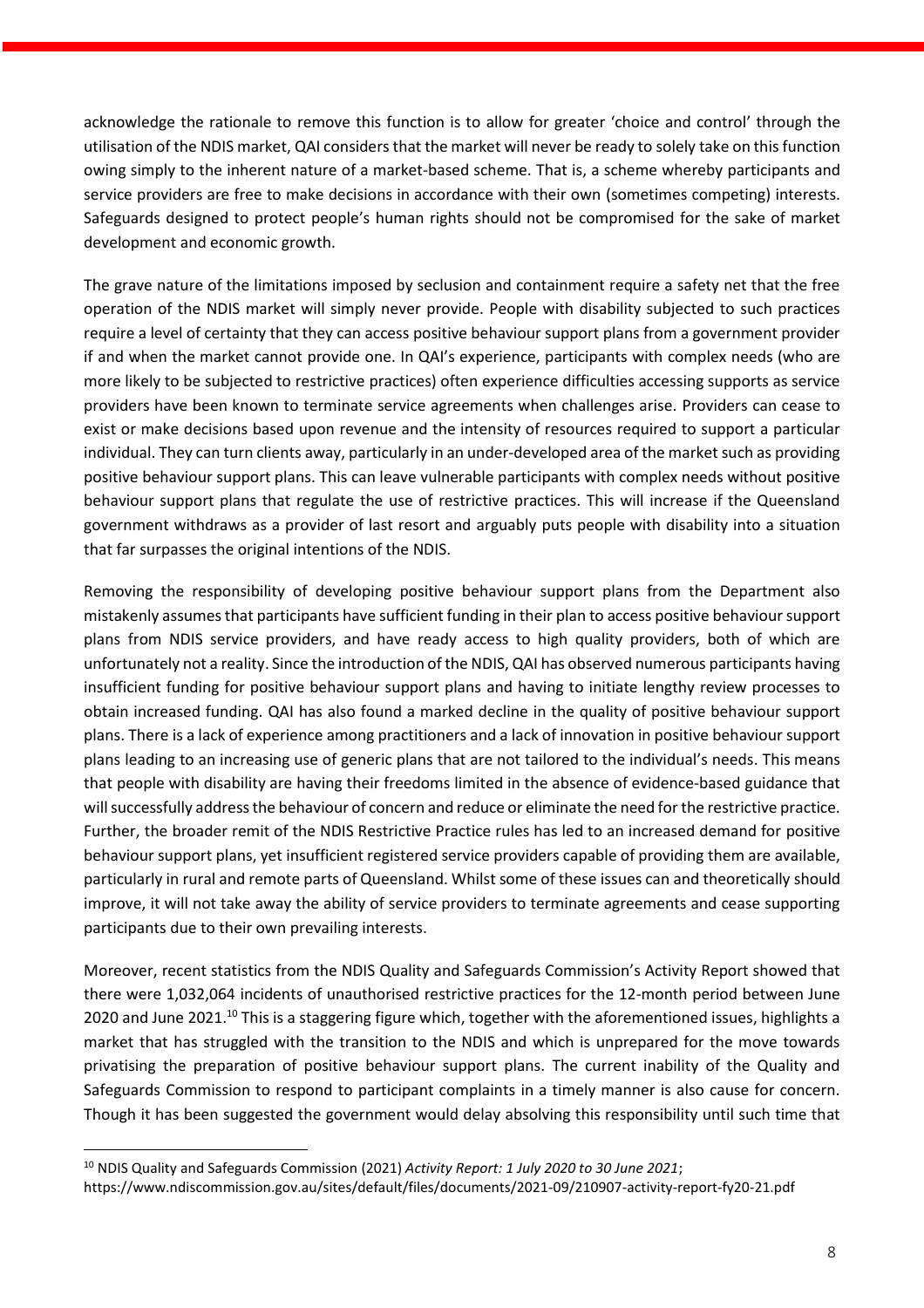the market has 'developed sufficiently', QAI urges the Queensland government to remain a provider of last resort indefinitely owing to its non-derogable responsibility to protect its most vulnerable citizens from harm. While the NDIS is indeed a market-based scheme, it is not a market of goods and chattels, but a market that centres around the lives and rights of people with disability.

QAI therefore supports a more streamlined authorisation process, such as the adoption of a Senior Practitioner who could authorise the use of all restrictive practices. They could oversee a team of highly trained and expert officials, some of which may be assigned higher or lower levels of responsibility to authorise the use of certain restrictive practices, commensurate with their levels of experience and expertise. The Senior Practitioner themselves could retain responsibility to authorise certain practices such as seclusion and containment, and could review decisions every 3 months to ensure providers are actively working towards reducing and eliminating the use of restrictive practices. The Senior Practitioner would need to work collaboratively with the Quality and Safeguards Commission and could potentially utilise information regarding the level of compliance with a positive behaviour support plan by an NDIS service provider to inform the Senior Practitioner's authorisation decisions. Furthermore, there could be penalties issued to service providers who fail to comply with positive behaviour support plans, as well as mandatory training for those unable to demonstrate reduced or eliminated restrictive practices over time. This would help to increase the accountability of service providers implementing restrictive practices and would facilitate a greater focus on positive *outcomes* for people with disability, as opposed to processes alone.

The team working alongside the Senior Practitioner should also include people with lived experience of disability and restrictive practices. Statistics reveal that autism is the primary disability of 40% of persons receiving positive behaviour support plans; lived experience of people with autism would therefore add great value to the insights and approach of the Senior Practitioner and their team.

### **5. QCAT to review administrative decisions only**

QAI supports changing the role of the Queensland Civil and Administrative Tribunal ('QCAT') with regards to restrictive practices, removing its authorisation responsibilities and enhancing its scope to administratively review all decisions of those empowered to authorise the use of restrictive practices. It is critical that decisions to authorise the use of restrictive practices are transparent, appealable, and accountable, given the significance of these decisions and their impact on the lives of the most vulnerable people with disability in our community. This would help to create a more streamlined and consistent approach to the use of restrictive practices and would better utilise the expertise and resources of QCAT's tribunal members.

Thus, QAI supports permitting all relevant persons to apply to QCAT for a review of a decision made under Queensland's authorisation framework. However, QAI does *not* support the legislation permitting service providers to apply to QCAT for a review of a decision to appoint, refuse the application of, or revoke the appointment of an Authorised Program Officer or similar role, owing to our concerns regarding the proposed role of Authorised Program Officers as expressed above. QAI considers that authorising the use restrictive practices is a responsibility that must remain with an independent party with expertise, informed by lived experience. It must not be contracted out to Authorised Program Officers who are able to be selected by service providers. These are significant liberty restrictions that must only ever be sanctioned as a last resort measure.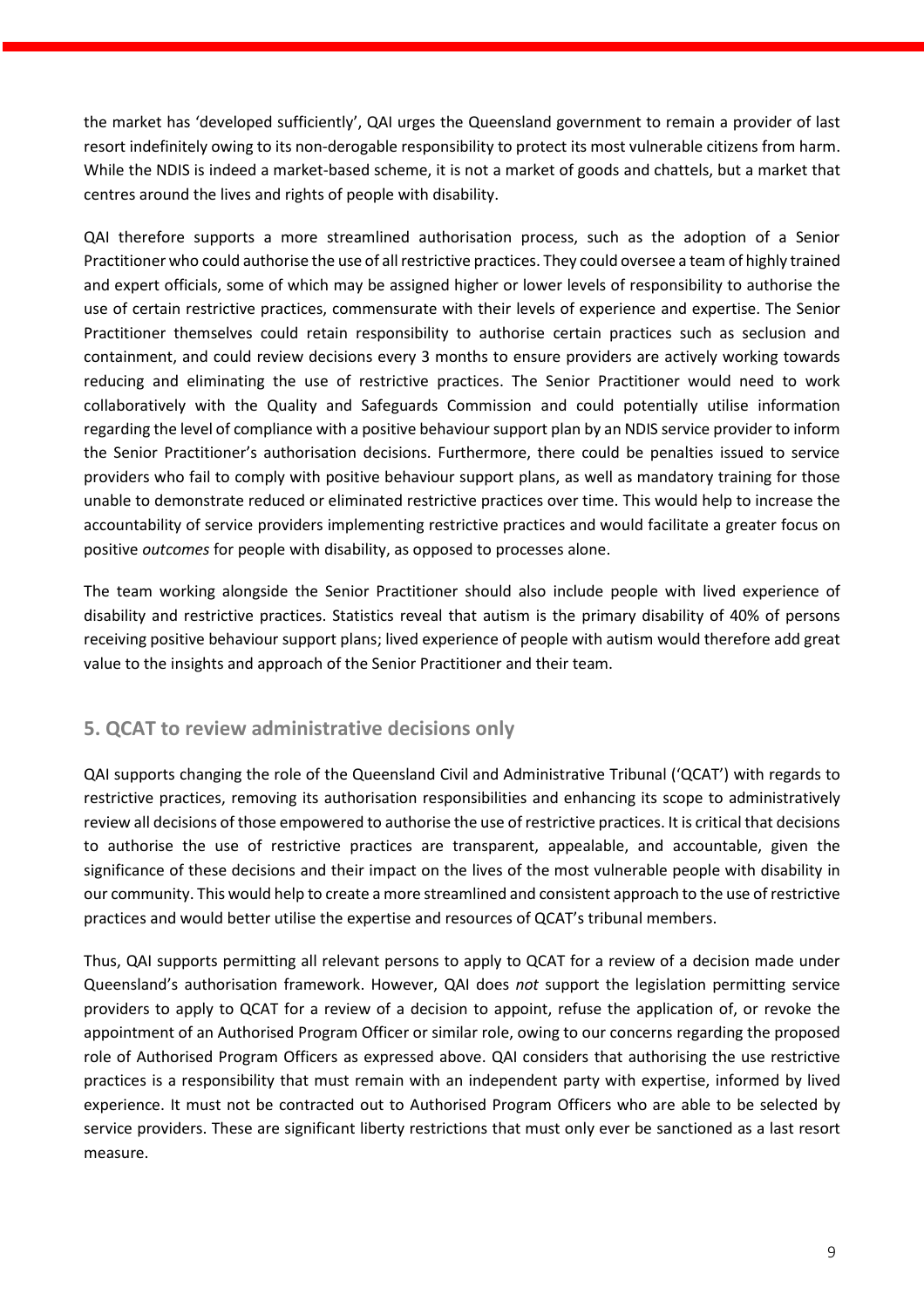## **6. Facilitate greater active participation of people with disability in the authorisation and use of restrictive practices**

QAI strongly urges the new authorisation framework to facilitate greater active participation of people with disability in all decisions around their own lives. There must be a presumption of capacity and a supported decision-making approach for all people with disability, in which a person is supported to exercise their autonomy and maintain their legal capacity through assisted decision-making. Not only would this decrease the incidence of communicative behaviours that can lead to the utilisation of restrictive practices in the first place, it would also enhance the prospects of restrictive practices being reduced and eliminated over time.

QAI considers that all persons with disability subjected to restrictive practices should be consulted with and actively involved during the authorisation process. This may involve supporting the person to consult with their informal supports to enhance their understanding and ability to engage in these critical conversations. It may also involve ensuring the person has access to appropriate communication aids or relevant cultural supports. These conversations must always begin with exploring, trying, and exhausting alternatives to the use of restrictive practices. As per the literature on best practice supported decision-making, "the will, preferences and rights of people with disability must direct the decisions that affect their lives".<sup>11</sup> However the views, wishes and preferences of the individual must not be incorporated in a tokenistic manner. For example, in Victoria, an Authorised Program Officer must ensure that an 'independent person' is available to explain to an NDIS participant the proposed application of restrictive practices and the individual's rights to review. However, this will unlikely be sufficient to ensure the views and preferences of the person remain central to decision-making, given the power imbalance between service providers and an adult's informal supports (who are likely to perform the role of an 'independent person'). This is because of the market-based nature of the scheme, whereby access to disability services is the responsibility of people with disability and their families, rather than the government. Further, some people with disability will not have access to an informal support person who could fulfil this role.

Access to independent disability advocacy should be incorporated into the authorisation framework to help ensure the will, preferences, and rights of people with disability remain central to decision-making regarding the use of restrictive practices. This could include access to legal representation when an application to review a decision to use restrictive practices is reviewed by QCAT, in a model similar to the provision of free, independent legal representation for persons subjected to certain orders by the Mental Health Review Tribunal. Access to NDIS support coordination funding could also be adopted as a safeguard for participants who are subjected to restrictive practices. This could occur alongside measures that prevent conflicts of interests from occurring, for example when disability service providers engage certain organisations to prepare positive behaviour support plans for their clients in return for referrals to their own service. Ultimately, ensuring greater participation of people with disability in the authorisation process will require increased resources if it is to be meaningful and not tokenistic.

#### **7. Senior Practitioner must publish data on the performance of their functions**

Should the role of Senior Practitioner be adopted, QAI supports the requirement for the Senior Practitioner to regularly publish information on the performance of their functions. Due to existing inadequacies in reporting

<sup>11</sup> Australian Law Reform Commission (2014) *Equality, Capacity and Disability in Commonwealth Laws*, p 11